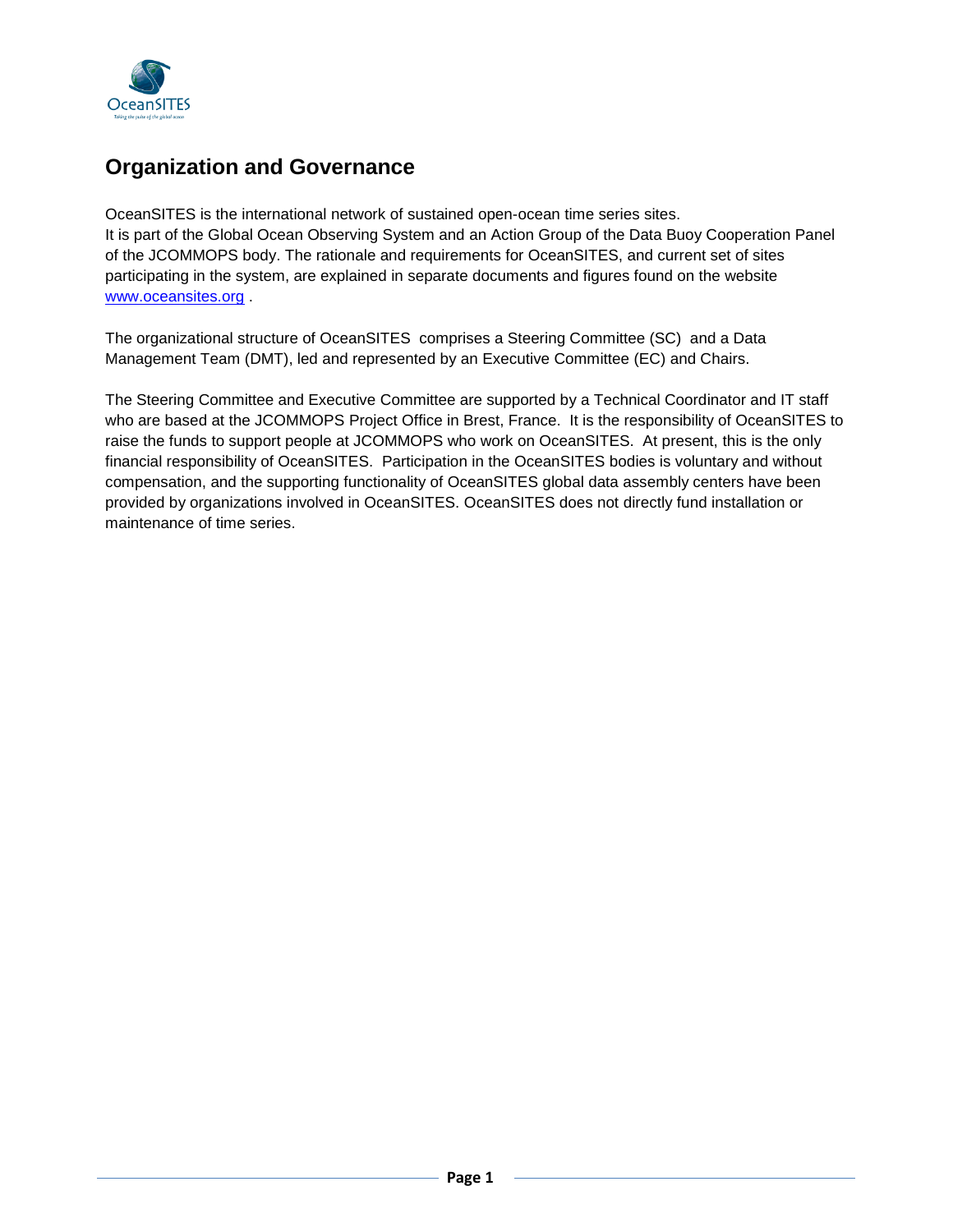

# **Terms of Reference**

## **Chair, Vice-Chair, and Post-Chair**

A Chair and Vice-Chair lead OceanSITES and chair the Steering and Executive Committees. They have day-to-day oversight of the activities of the Technical Coordinator and the Project Office. They are responsible to set agendas and organize meetings for OceanSITES committees. They nominate external members of the Executive Committee after consultation with the EC.

They are supported and advised by a Post-Chair. All three Chairs together represent OceanSITES in discussions and joint planning with stakeholders and related organizations including other elements and partners of the Global Ocean Observing System.

Typically, there will be progression from Vice-Chair to Chair to Post-Chair with terms in each role of up to a maximum of 3 years. In exceptional cases, based on recommendation of the Science Team, a 2<sup>nd</sup> term can be held. Meetings of the Chairs will involve all three persons whenever possible, and decisions should be by consensus if possible, otherwise by the Chair following consultation with the Vice-Chair and Post-Chair.

Nominations for the position of Vice-Chair come from within the Steering Committee membership. Persons that are external to the Steering Committee but that have special expertise or professional qualifications relevant to the position, can also be nominated (by the EC). The Steering Committee will be asked to rank nominated candidates (who have agreed to be available for this role), in order of preference in a secret ballot. The top three choices will be forwarded to a Committee of Stakeholders, who will make the final selection after consultation with the current Chairs.

It is the responsibility of the Chair and Vice-Chair to each year oversee raising the funds to support OceanSITES staff, from funding agencies, institutions, and other organizations. Those that contribute will be identified as stakeholders (see below).

### **Executive Committee**

The Executive Committee (EC) provides scientific oversight, initiates strategic, operational and administrative activities. The EC is responsible for the establishment and oversight of working groups. It meets monthly by teleconference and conducts face-to-face meetings on an ad-hoc basis.

The OceanSITES EC is dedicated to developing synergies between all members, and to enhance international cooperation and links to other relevant programs in ocean observation. The EC has the responsibility to provide vision, advice and guidance on issues related to attracting and maintaining new OceanSITES and making sure the community follows the OceanSITES objectives. The EC also reviews applications for new sites to be added to OceanSITES, and forwards those that it deems as qualifying to the SC for final vote. The EC is responsible for the governance and conduct of special projects undertaken by OceanSITES. The EC also provides guidance and oversight regarding the OceanSITES website which is maintained by the Project Office. The EC will work with the Chairs to identify sources of support for OceanSITES, both for the funding for the JCOMMOPS staff and also for special projects, such as DeepT/S.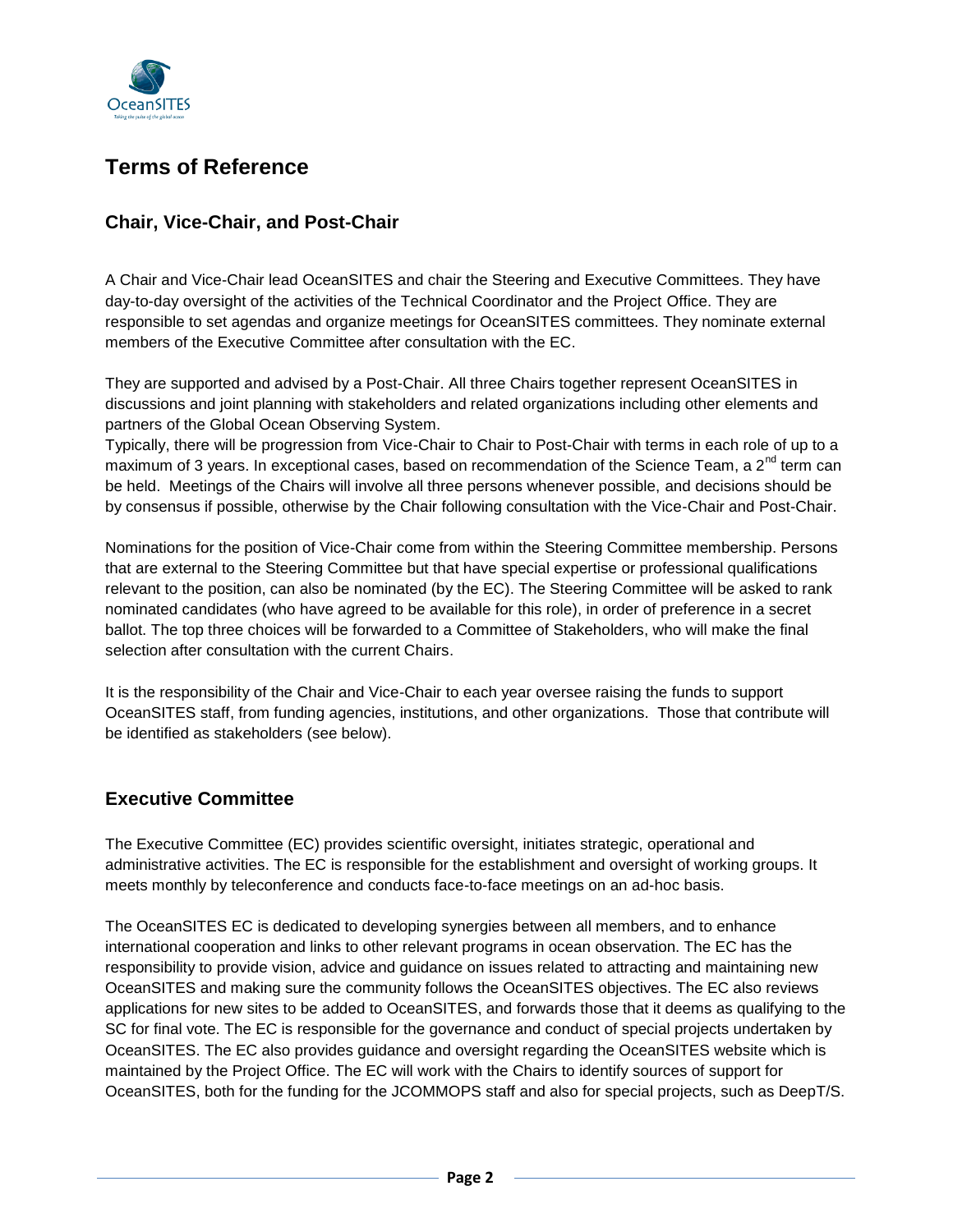

The EC consists of the Chairs, the DMT Chair, and 5-7 members that are nominated and elected from within the Steering Committee to include broad representation of the different OceanSITES across ocean basins and disciplines. The Chairs can also nominate up to two external members. Members have a term of 3 years (with an option to be renewed once). Members of the EC are expected to help sustain the momentum and management of OceanSITES. EC members who can not participate typically in at least half the teleconferences and in-person meetings, and who can not provide input by email if they are unavailable, may be replaced by a new member – this would be evaluated and initiated by the Chairs.

### **Steering Committee**

The OceanSITES Steering Committee (SC) is made up of principal investigators or designated representatives conducting and supporting an OceanSITE or a collection of OceanSITES. The SC works under the guidance of the Executive Committee. Members of the SC can also be part of the Data Management Team (DMT).

The SC members are considered "members" of OceanSITES and are expected to advocate for and work to develop a network of sustained ocean time series observations. Members of OceanSITES agree to open and free sharing of data, whenever possible making data available in near-real time. Members of OceanSITES agree to use (or act as) Data Assembly Centers (DACs) who format the data in agreed upon netCDF formats and to provide the necessary metadata. Members of OceanSITES, through the DACs, will submit their data to one of two Global Data Assembly Centers (GDACs).

The SC meets every 1-2 years at venues voluntarily proposed by its members, along with occasional meetings via teleconference if needed. Meeting attendance should be funded via the programs/agencies that operate the sites in the system. The SC votes on new sites to be included in OceanSITES, after an application is reviewed by the OceanSITES Executive Committee who presents it to the SC for decision within one month.

The SC members:

- maintain a collaborative, multi-disciplinary worldwide system of long-term, full-depth fixed reference stations recording diverse measurements from the sea floor to the atmosphere in key regions of the globe
- promote high-quality, multidisciplinary sustained timeseries
- secure sustained support for and provide long-term operation of existing OceanSITES stations
- share platforms, ship time, sensors, and expertise where feasible
- provide continuous upgrades of sensors and development and implementation of new sensors, enabling a cross-discipline comparative approach
- support the implementation of new OceanSITES in key regions of the oceans where long-term records are to be collected for the first time
- enable high frequency data acquisition from multiple integrated platforms (e.g., moorings, virtual mooring, gliders, station-keeping wavegliders, frequent ship visits, cables)
- promote and facilitate the sharing of efforts, funding, platforms, best practices, experience, hardware, and ship-time for timeseries work across disciplines and countries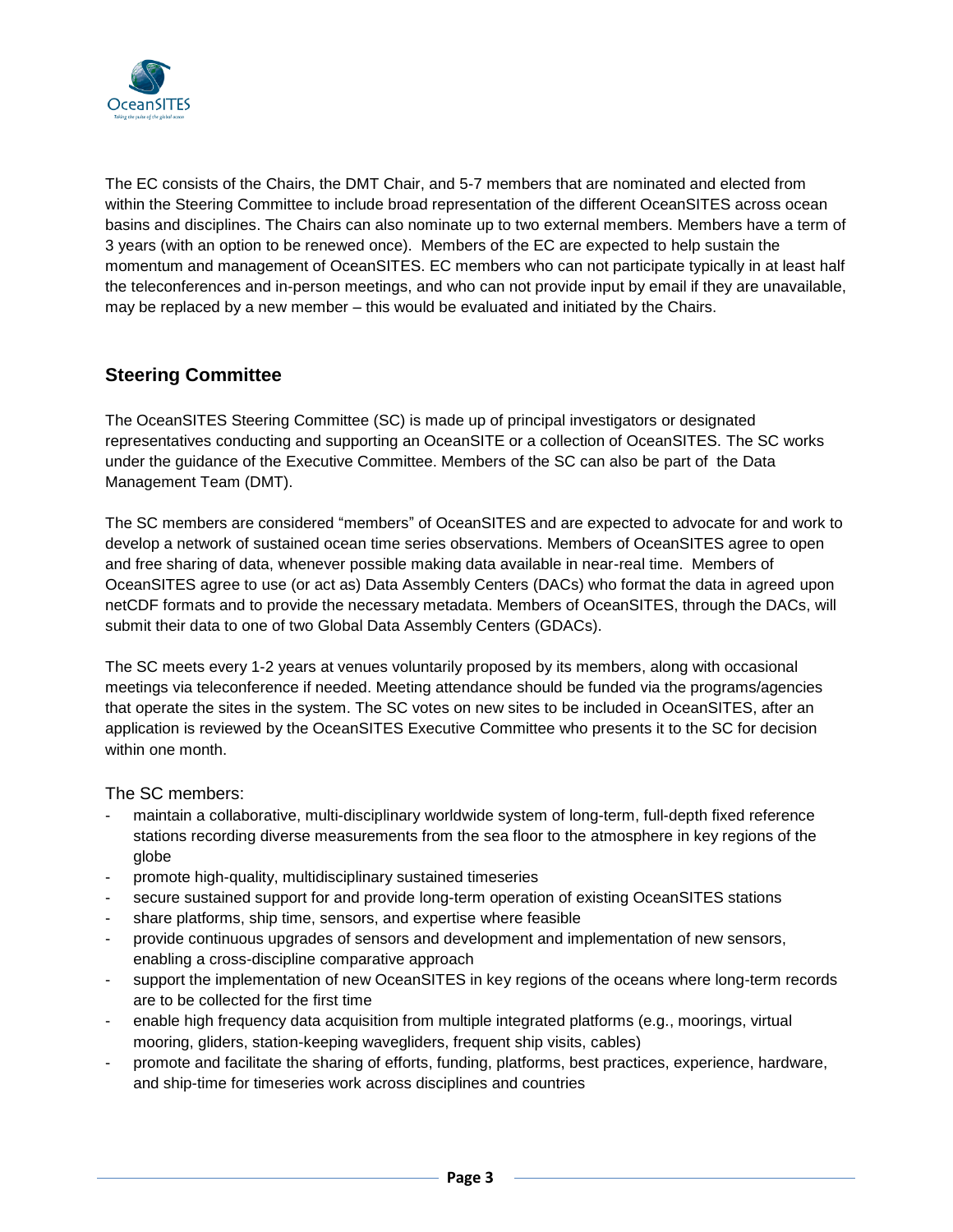

- promote sustained ocean observations with key elements of networking, data-brokerage, scientific publications and increased engagement with users
- actively enhance international cooperation with key organizations on a global scale.
- intend, through these activities, to be an attractive partner for cooperation in the marine community.

#### **Committee of Stakeholders**

The committee of stakeholders will include representatives of those funding agencies or groups of institutions which make regular (or large one-time) financial contributions to the OceanSITES project office or to shared use instrument resources averaging to at least 5k\$/year; and a representative of the GOOS Steering Committee.

#### **Data Management Team**

The OceanSITES Data Management Team (DMT) is responsible for ensuring the long-term usability and quality of OceanSITES data.

The DMT works with two Global Data Assembly Centers (GDACS), one at the NOAA National Data Buoy Center, United States, and one at Coriolis at IFREMER, France, ensuring data from the sites flow in common format and are made publically available.

#### The DMT:

- develops content standards, data format specifications, file name conventions
- develops and maintains technical documents on the OceanSITES data format specification, quality control and quality assurance best practices, and data submission to GDACS
- agrees on the structure of the data served by the GDACs, and on data dissemination channels
- helps to implement products and indicators that the SC agrees on
- develops content for the OceanSITES website
- provides advice on the contents, quality and timeliness of the various data streams to ensure scientific and operational requirements are met
- provides advice for rapid distribution of data streams over the Web for use by the OceanSITES members, the larger scientific community and the public.

The DMT meets in conjunction with the SC, and via monthly teleconferences. The DMT has a Chair that is selected by the Executive Committee.

### **Technical Coordinator (TC) and Project Office**

The JCOMMOPS Technical Coordinator (TC) works with OceanSITES members to plan and track activities of the OceanSITES community involving marine data coordination, dissemination and generation of observation system monitoring products. The duration of the Technical Coordinator position is 1 year with an option by the TC or OceanSITES EC to renew annually.